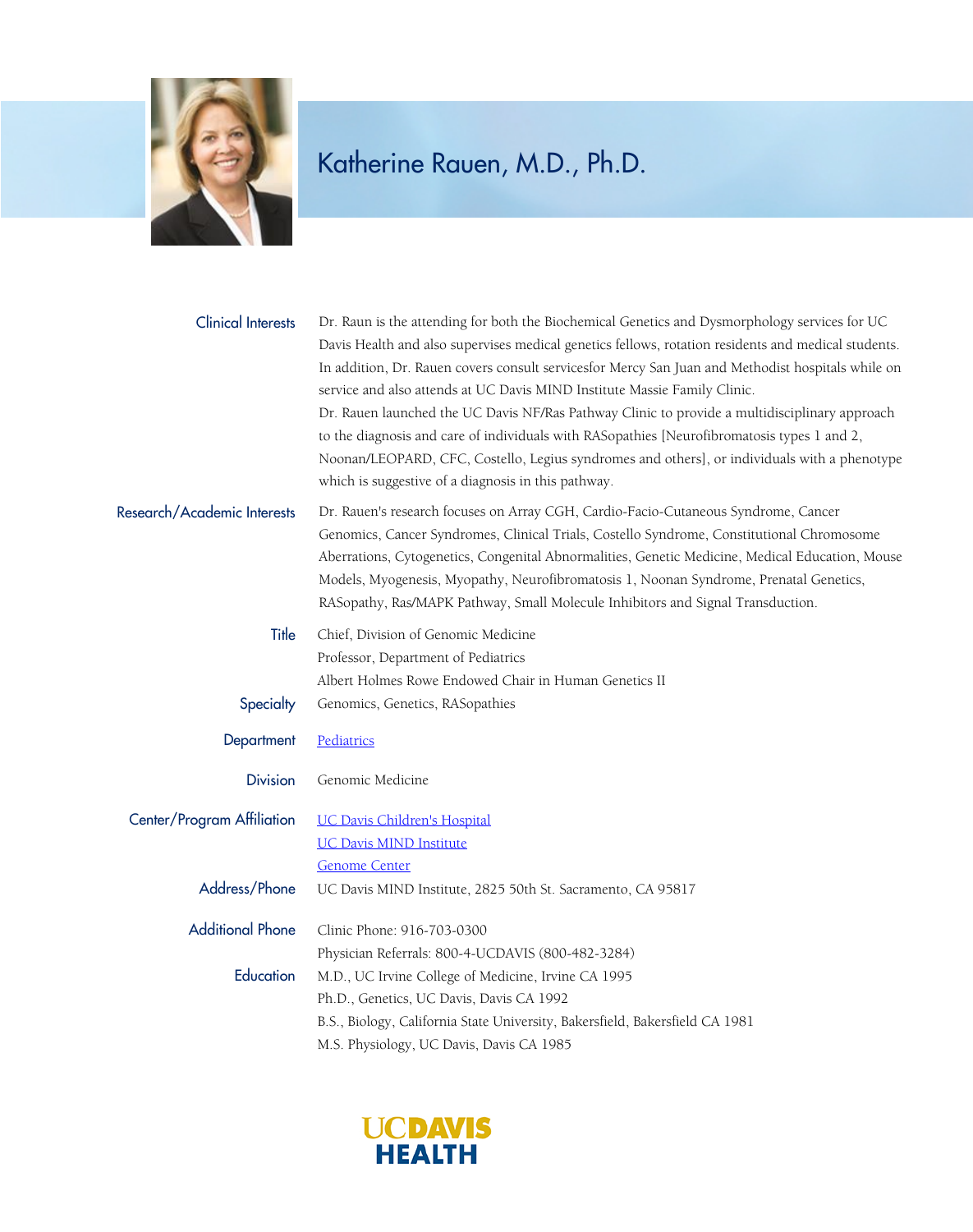

| Residency                         | Pediatrics, UC San Francisco, San Francisco CA 1995-1997                                     |
|-----------------------------------|----------------------------------------------------------------------------------------------|
| Fellowships                       | Medical Genetics, UC San Francisco, San Francisco CA 1997-2000                               |
| <b>Board Certifications</b>       | American Board of Medical Genetics                                                           |
|                                   | American Board of Pediatrics                                                                 |
| <b>Professional Memberships</b>   | American College of Medical Genetics and Genomics                                            |
|                                   | American Society of Gene Therapy                                                             |
|                                   | American Society of Human Genetics                                                           |
|                                   | Association of Professors in Human and Medical Genetics                                      |
|                                   | Society for Pediatric Research                                                               |
|                                   | Western Society for Pediatric Research                                                       |
| <b>Honors and Awards</b>          | Sacramento Magazine Top Doctor, 2016, 2017, 2018, 2019                                       |
|                                   | Costello Syndrome Family Network Award of Service, 2019                                      |
|                                   | March of Dimes Service Award, 2017, 2018                                                     |
|                                   | Award of Service RASopahtiesNet, 2017                                                        |
|                                   | Global Genes RARE Champion of Hope Science, 2014                                             |
|                                   | UC Davis Albert Holmes Rowe Endowed Chair in Human Genetics II, 2014                         |
|                                   | Presidential Early Career Awards for Scientists and Engineers (2012), 2013                   |
|                                   | Costello Syndrome Family Network Recognition of 10 Years of Service, 2011                    |
|                                   | Award of Appreciation - Childrens Tumor Foundation, 2010                                     |
|                                   | CFC International Award of Appreciation, 2010                                                |
|                                   | Award of Recognition-UCSF Department of OB/Gyn and Reproductive Sciences, 2009               |
|                                   | NF Inc Go the Extra Mile Award, 2009                                                         |
|                                   | CFC International Award of Service, 2007                                                     |
|                                   | Costello Syndrome Family Network Award of Dedication, 2007                                   |
|                                   | CFC International Achievement Award for Gene Discovery, 2006                                 |
| <b>Select Recent Publications</b> | Castel P, Rauen KA, McCormick F. The duality of human oncoproteins: drivers of cancer and    |
|                                   | congenital disorders. Nat Rev Cancer. 2020 Jul;20(7):383-397. doi:10.1038/s41568-020-0256-z. |
|                                   | Epub 2020 Apr 27. PMID:32341551.                                                             |

Gripp KW, Morse LA, Axelrad M, Chatfield KC, Chidekel A, Dobyns W, Doyle D, Kerr B, Lin AE, Schwartz DD, Sibbles BJ, Siegel D, Shankar SP, Stevenson DA, Thacker MM, Weaver KN, White SM, Rauen KA. Costello syndrome: Clinical phenotype, genotype, and management guidelines. Am

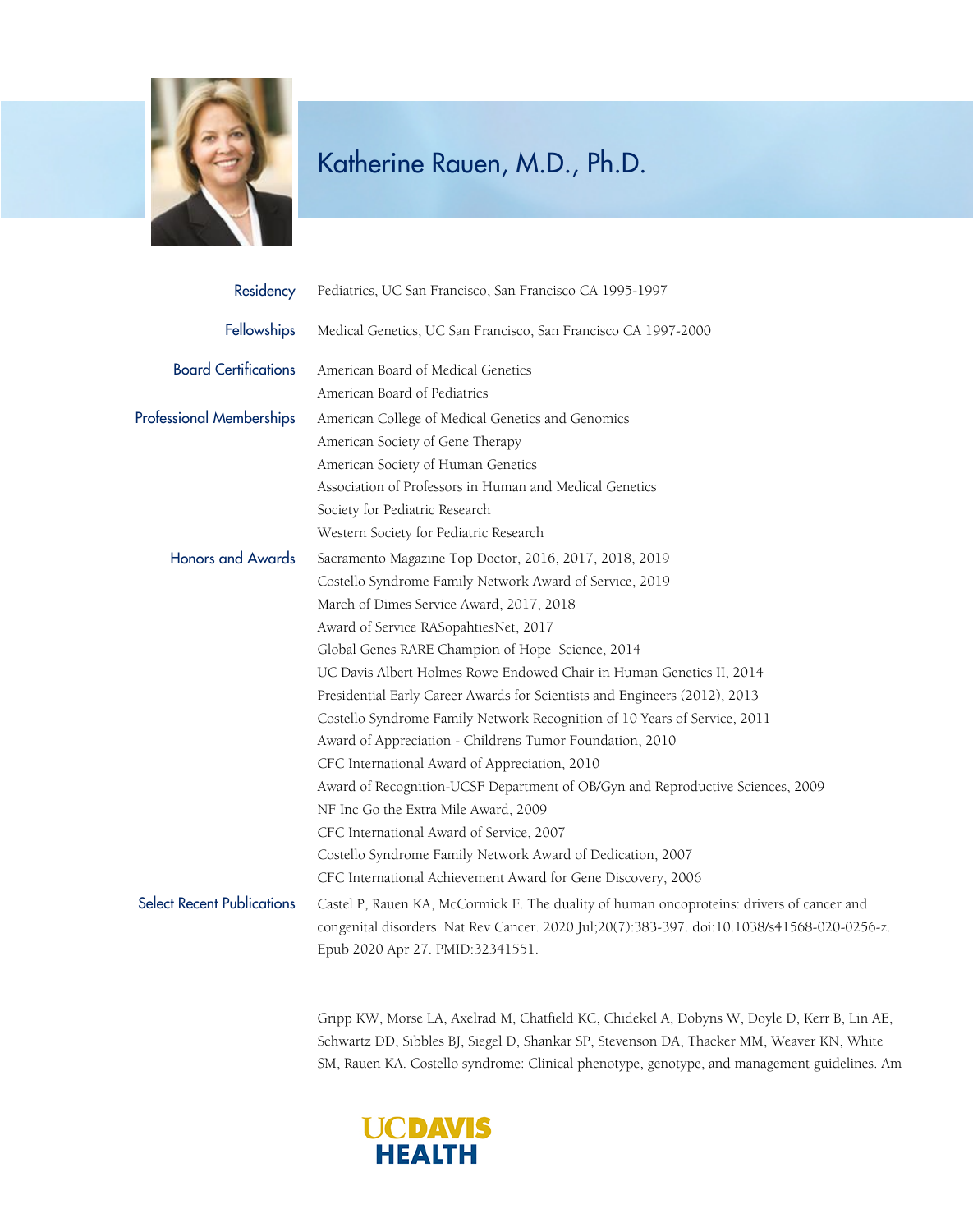

J Med Genet A. 2019 Sep;179(9):1725-1744. doi:10.1002/ajmg.a.61270. Epub 2019 Jun 20. PMID:31222966.

Tidyman WE, Rauen KA. Pathogenetics of the RASopathies. Hum Mol Genet. 2016 Oct 1;25(R2): R123-R132. doi:10.1093/hmg/ddw191. Epub 2016 Jul 12. PMID:27412009.

Tidyman, WE, KA Rauen. Expansion of the RASopathies. Curr Genet Med Rep. 2016 Sep;4(3):57- 64. doi:10.1007/s40142-016-0100-7. Epub 2016 Jul 1. PMID:27942422.

Adviento B, Corbin IL, Widjaja F, Desachy G, Enrique N, Rosser T, Risi S, Marco EJ, Hendren RL, Bearden CE, Rauen KA, Weiss LA. Autism traits in the RASopathies. J Med Genet. 2014 Jan;51(1): 10-20. doi:10.1136/jmedgenet-2013-101951. Epub 2013 Oct 7. PMID:24101678.

Siegel DH, McKenzie J, Frieden IJ, Rauen KA. Dermatological findings in 61 mutation-positive individuals with cardiofaciocutaneous syndrome. Br J Dermatol. 2011 Mar;164(3):521-9. doi: 10.1111/j.1365-2133.2010.10122.x. Epub 2011 Jan 28. PMID:21062266.

Rauen KA, Tidyman WE, Estep AL, Sampath S, Peltier HM, Bale SJ, Lacassie Y. Molecular and functional analysis of a novel MEK2 mutation in cardio-facio-cutaneous syndrome: transmission through four generations. Am J Med Genet A. 2010 Apr;152A(4):807-14. doi:10.1002/ajmg.a. 33342. PMID:20358587.

Pierpont ME, Magoulas PL, Adi S, Kavamura MI, Neri G, Noonan J, Pierpont EI, Reinker K, Roberts AE, Shankar S, Sullivan J, Wolford M, Conger B, Santa Cruz M, Rauen KA. Cardio-faciocutaneous syndrome: clinical features, diagnosis, and management guidelines. Pediatrics. 2014 Oct;134(4):e1149-62. doi:10.1542/peds.2013-3189. Epub 2014 Sep 1. PMID:25180280.

Tidyman WE, Lee HS, Rauen KA. Skeletal muscle pathology in Costello and cardio-facio-cutaneous